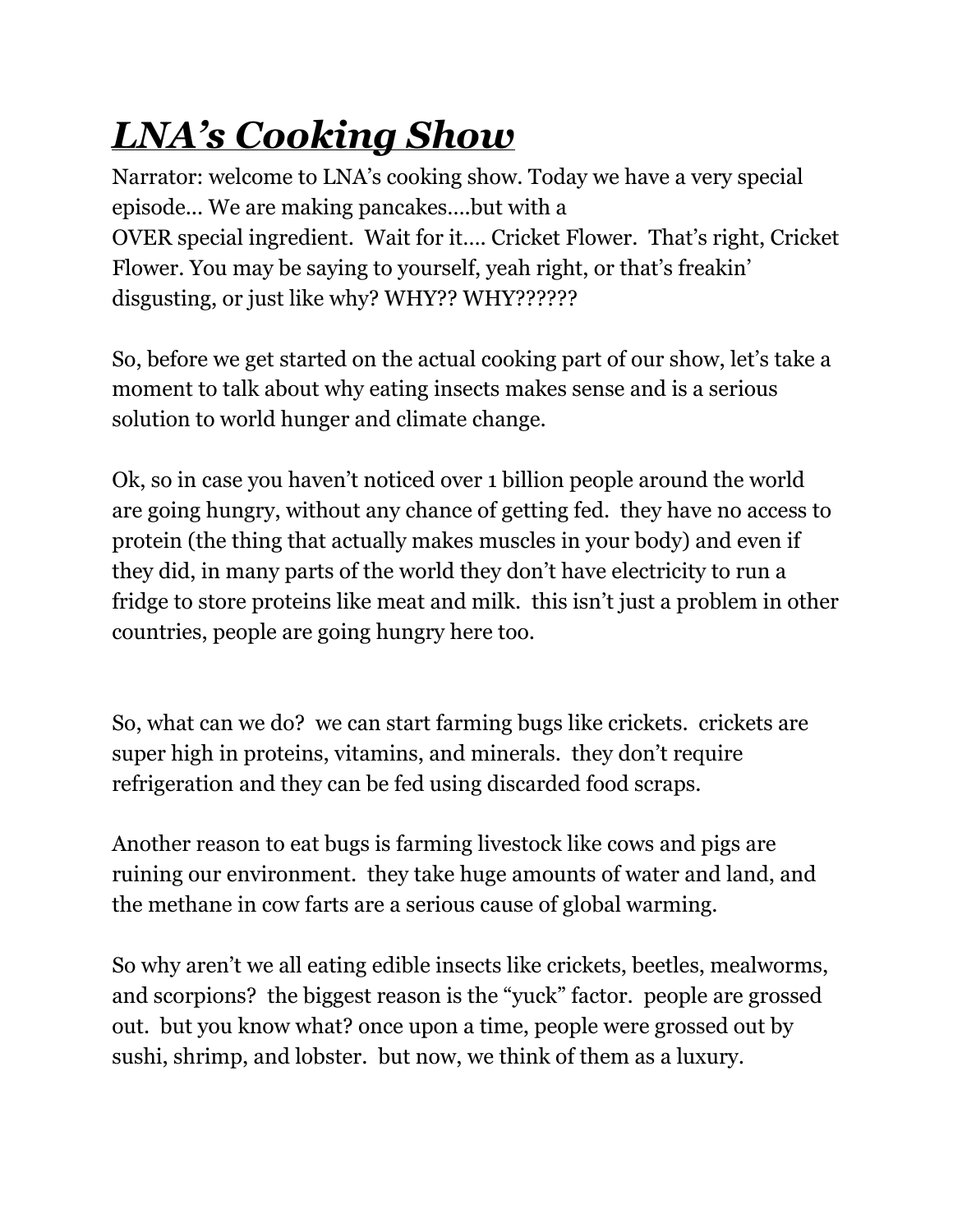so what changed? one big thing is having restaurants cook up amazing recipes.

and that's just what we're going to do here today.

So again, welcome to LNA'S kitchen. today we are making pancakes with cricket flour.

I know, i know it sound weird. but it actually taste good i'm going to need the following ingredients:

- *● 5.5 cups butter, softened*
- *● 1 cups white sugar*
- *● 2eggs*
- *● 1 teaspoon vanilla extract*
- *● 2.5 cups all-cricket flower*
- *● 1 teaspoons baking powder*
- *● 1 teaspoon salt*

so first we put the 5.5 cups of butter

put 1 cups of sugar

then 2 eggs,

next 1 teaspoon of vanilla extract,

2.5 cups of cricket flower,